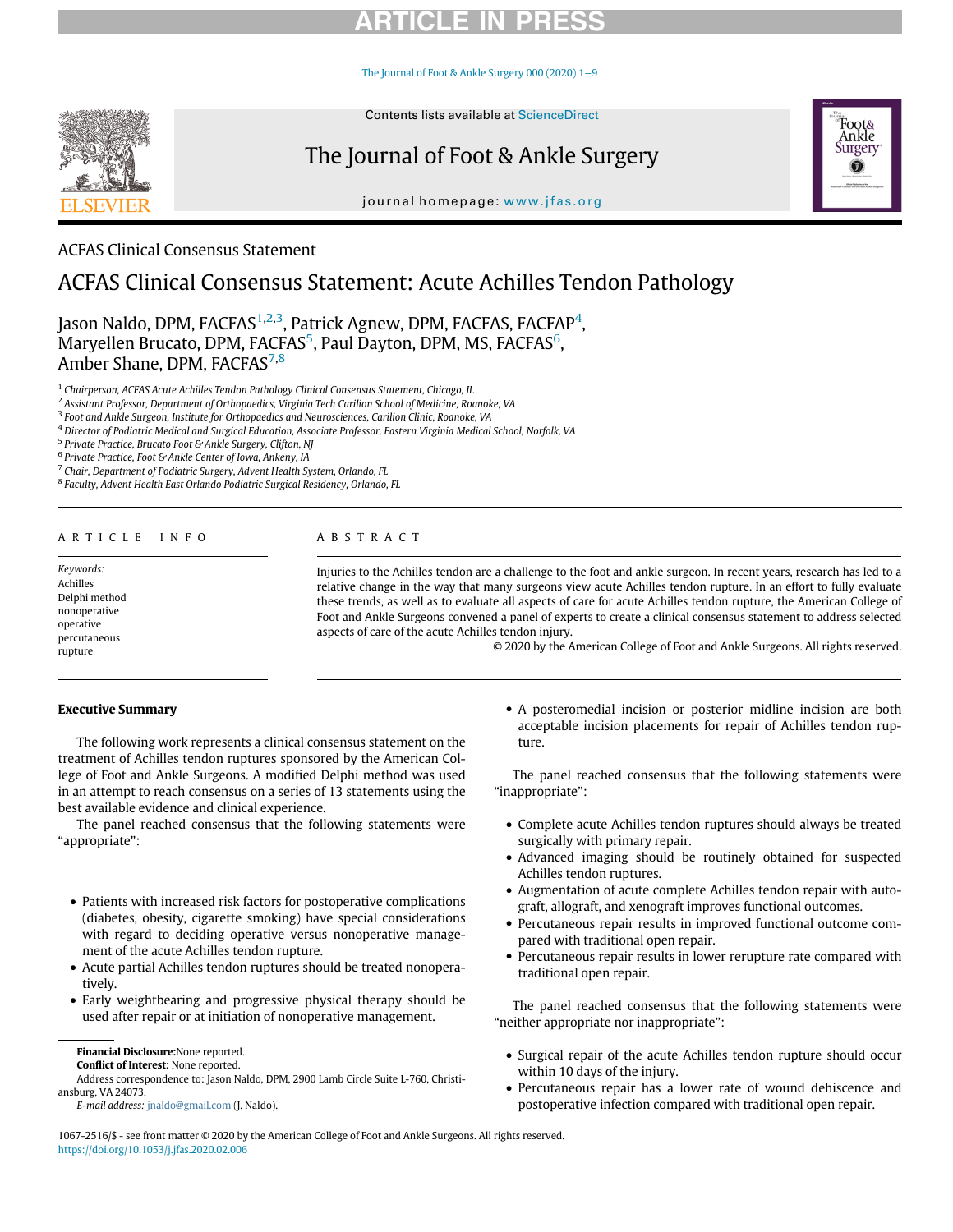2 J. Naldo et al. / The Journal of Foot & Ankle Surgery 00 (2020) 1−9

- ! Percutaneous repair of the Achilles tendon has an increased risk of neurovascular injury.
- ! Ischemia in the watershed region of the Achilles tendon is a strong factor in the etiology of Achilles tendon rupture.

### Introduction

Clinical consensus statements (CCSs) reflect information synthesized from an organized group of subject matter experts based on available evidence, expert opinion, experience, uncertainties, and minority viewpoints. A CCS is not to establish clinical practice guidelines but rather open the door to discussion on a topic, as opposed to providing definitive answers. Adherence to consensus statements will not ensure successful treatment in every clinical situation, and individual clinicians

Table 1

should make decisions based on all available clinical information, recent evidence, and circumstances with respect to the appropriate treatment of an individual patient. This CCS focuses on general topic of risk factors, etiology, diagnosis, and treatment of Achilles tendon ruptures.

### Methods

A 5-member panel consisting of practicing foot and ankle surgeons, familiar with the treatment and etiology of Achilles tendon ruptures, participated in a face-to-face meeting, several email dialogs, and multiple conference calls. The panel was tasked with developing a series of clinical consensus statements on the topic of Achilles tendon ruptures. Using collective clinical experience, a preliminary list of  $\sim$ 25 specific statements was developed. A preliminary literature search using databases such as Medline, EMBASE, Cochrane database, and CINAHL was conducted to assess the availability of published research on each

| Clinical Consensus Statement Questions and Results                                                                                      |                |                         |                  |                |                 |                         |         |                                                                                                                                                                                            |
|-----------------------------------------------------------------------------------------------------------------------------------------|----------------|-------------------------|------------------|----------------|-----------------|-------------------------|---------|--------------------------------------------------------------------------------------------------------------------------------------------------------------------------------------------|
| 1. Complete acute Achilles tendon ruptures should always be treated surgically with primary repair.                                     |                |                         |                  |                |                 |                         |         |                                                                                                                                                                                            |
| $\mathbf{1}$<br><b>Extremely Inappropriate</b>                                                                                          | $\overline{2}$ | 3                       | $\overline{4}$   | 5              | 6               | $\overline{7}$          | 8       | 9<br><b>Extremely Appropriate</b>                                                                                                                                                          |
| Weighted Average: 2.3                                                                                                                   |                |                         |                  |                |                 |                         |         |                                                                                                                                                                                            |
| erative management of the acute Achilles tendon rupture.                                                                                |                |                         |                  |                |                 |                         |         | 2. Patients with increased risk factors for postoperative complications (diabetes, obesity, cigarette smoking) have special considerations with regard to deciding operative versus nonop- |
| $\mathbf{1}$                                                                                                                            | 2              | κ                       | $\overline{4}$   | 5              | 6               | $\overline{\mathbf{z}}$ | 8       | 9                                                                                                                                                                                          |
| <b>Extremely Inappropriate</b>                                                                                                          |                |                         |                  |                |                 |                         |         | <b>Extremely Appropriate</b>                                                                                                                                                               |
| Weighted Average: 8.4                                                                                                                   |                |                         |                  |                |                 |                         |         |                                                                                                                                                                                            |
| 3. Partial Achilles tendon ruptures should be treated nonoperatively.                                                                   |                |                         |                  |                |                 |                         |         |                                                                                                                                                                                            |
|                                                                                                                                         | 2              | 3                       | $\overline{4}$   | 5              | 6               | $\overline{z}$          | 8       | 9                                                                                                                                                                                          |
| <b>Extremely Inappropriate</b>                                                                                                          |                |                         |                  |                |                 |                         |         | <b>Extremely Appropriate</b>                                                                                                                                                               |
| Weighted Average: 8.4                                                                                                                   |                |                         |                  |                |                 |                         |         |                                                                                                                                                                                            |
| 4. Surgical repair of acute Achilles tendon rupture should occur within 10 days of the injury.                                          |                |                         |                  |                |                 |                         |         |                                                                                                                                                                                            |
|                                                                                                                                         | 2              | 3                       | $\boldsymbol{4}$ | 5              | 6               | $\overline{7}$          | 8       | q                                                                                                                                                                                          |
| <b>Extremely Inappropriate</b>                                                                                                          |                |                         |                  |                |                 |                         |         | <b>Extremely Appropriate</b>                                                                                                                                                               |
| Weighted Average: 4.4                                                                                                                   |                |                         |                  |                |                 |                         |         |                                                                                                                                                                                            |
| 5. Advanced imaging should be obtained for suspected Achilles tendon rupture.                                                           |                |                         |                  |                |                 |                         |         |                                                                                                                                                                                            |
| $\mathbf{1}$                                                                                                                            | $\overline{2}$ | 3                       | $\overline{4}$   | 5              | 6               | $\overline{7}$          | 8       | 9                                                                                                                                                                                          |
| Extremely Inappropriate                                                                                                                 |                |                         |                  |                |                 |                         |         | <b>Extremely Appropriate</b>                                                                                                                                                               |
| Weighted Average: 2.0                                                                                                                   |                |                         |                  |                |                 |                         |         |                                                                                                                                                                                            |
| 6. Early weightbearing and progressive physical therapy should be used after repair or at initiation of nonoperative management.        |                |                         |                  |                |                 |                         |         |                                                                                                                                                                                            |
|                                                                                                                                         | $\mathfrak{D}$ | 3                       | $\overline{4}$   | 5              | 6               | $\overline{7}$          | 8       | 9                                                                                                                                                                                          |
| Extremely Inappropriate                                                                                                                 |                |                         |                  |                |                 |                         |         | <b>Extremely Appropriate</b>                                                                                                                                                               |
| Weighted Average: 8.6                                                                                                                   |                |                         |                  |                |                 |                         |         |                                                                                                                                                                                            |
| 7. Augmentation of acute complete Achilles tendon repair with autograft, allograft, and xenograft improves functional outcomes.         |                |                         |                  |                |                 |                         |         |                                                                                                                                                                                            |
| $\mathbf{1}$                                                                                                                            | $\overline{2}$ | 3                       | $\overline{4}$   | 5              | $6\overline{6}$ | $\overline{7}$          | $\,8\,$ | 9                                                                                                                                                                                          |
| Extremely Inappropriate                                                                                                                 |                |                         |                  |                |                 |                         |         | <b>Extremely Appropriate</b>                                                                                                                                                               |
| Weighted Average: 1                                                                                                                     |                |                         |                  |                |                 |                         |         |                                                                                                                                                                                            |
| 8. Percutaneous repair has a lower rate of wound dehiscence and postoperative infection compared with traditional open repair.          |                |                         |                  |                |                 |                         |         |                                                                                                                                                                                            |
| $\mathbf{1}$                                                                                                                            | 2              | 3                       | $\boldsymbol{4}$ | 5              | 6               | $\overline{7}$          | 8       | 9                                                                                                                                                                                          |
| Extremely Inappropriate                                                                                                                 |                |                         |                  |                |                 |                         |         | <b>Extremely Appropriate</b>                                                                                                                                                               |
| Weighted Average: 5.2                                                                                                                   |                |                         |                  |                |                 |                         |         |                                                                                                                                                                                            |
| 9. Percutaneous repair results in improved functional outcome compared with traditional open repair.                                    |                |                         |                  |                |                 |                         |         |                                                                                                                                                                                            |
| $\mathbf{1}$                                                                                                                            | $\overline{2}$ | 3                       | $\overline{4}$   | 5              | 6               | $\overline{7}$          | 8       | 9                                                                                                                                                                                          |
| <b>Extremely Inappropriate</b>                                                                                                          |                |                         |                  |                |                 |                         |         | <b>Extremely Appropriate</b>                                                                                                                                                               |
| Weighted Average: 1.8                                                                                                                   |                |                         |                  |                |                 |                         |         |                                                                                                                                                                                            |
| 10. Percutaneous repair results in lower rerupture rate compared with traditional open repair.                                          |                |                         |                  |                |                 |                         |         |                                                                                                                                                                                            |
|                                                                                                                                         | $\overline{2}$ | $\overline{\mathbf{3}}$ | $\overline{4}$   | 5              | 6               | $\overline{7}$          | 8       | q                                                                                                                                                                                          |
| <b>Extremely Inappropriate</b>                                                                                                          |                |                         |                  |                |                 |                         |         | <b>Extremely Appropriate</b>                                                                                                                                                               |
| Weighted Average: 1.6                                                                                                                   |                |                         |                  |                |                 |                         |         |                                                                                                                                                                                            |
| 11. Percutaneous repair has increased risk of neurovascular injury.                                                                     |                |                         |                  |                |                 |                         |         |                                                                                                                                                                                            |
| 1                                                                                                                                       | 2              | 3                       | $\overline{4}$   | $\overline{5}$ | 6               | $\overline{7}$          | 8       | 9                                                                                                                                                                                          |
| <b>Extremely Inappropriate</b>                                                                                                          |                |                         |                  |                |                 |                         |         | <b>Extremely Appropriate</b>                                                                                                                                                               |
| Weighted Average: 5.6                                                                                                                   |                |                         |                  |                |                 |                         |         |                                                                                                                                                                                            |
| 12. Posteromedial incision or posterior midline incision are both acceptable incision placements for repair of Achilles tendon rupture. |                |                         |                  |                |                 |                         |         |                                                                                                                                                                                            |
| $\mathbf{1}$                                                                                                                            | 2              | 3                       | $\overline{4}$   | 5              | 6               | $\overline{7}$          | 8       | 9                                                                                                                                                                                          |
| <b>Extremely Inappropriate</b>                                                                                                          |                |                         |                  |                |                 |                         |         | <b>Extremely Appropriate</b>                                                                                                                                                               |
| Weighted Average: 8.6                                                                                                                   |                |                         |                  |                |                 |                         |         |                                                                                                                                                                                            |
| 13. Ischemia in the watershed region of the Achilles tendon is a strong factor in the etiology of Achilles tendon rupture.              |                |                         |                  |                |                 |                         |         |                                                                                                                                                                                            |
| $\mathbf{1}$                                                                                                                            | 2              | 3                       | $\overline{4}$   | 5              | 6               | $\overline{7}$          | 8       | 9                                                                                                                                                                                          |
| <b>Extremely Inappropriate</b>                                                                                                          |                |                         |                  |                |                 |                         |         | <b>Extremely Appropriate</b>                                                                                                                                                               |
| Weighted Average: 2.4                                                                                                                   |                |                         |                  |                |                 |                         |         |                                                                                                                                                                                            |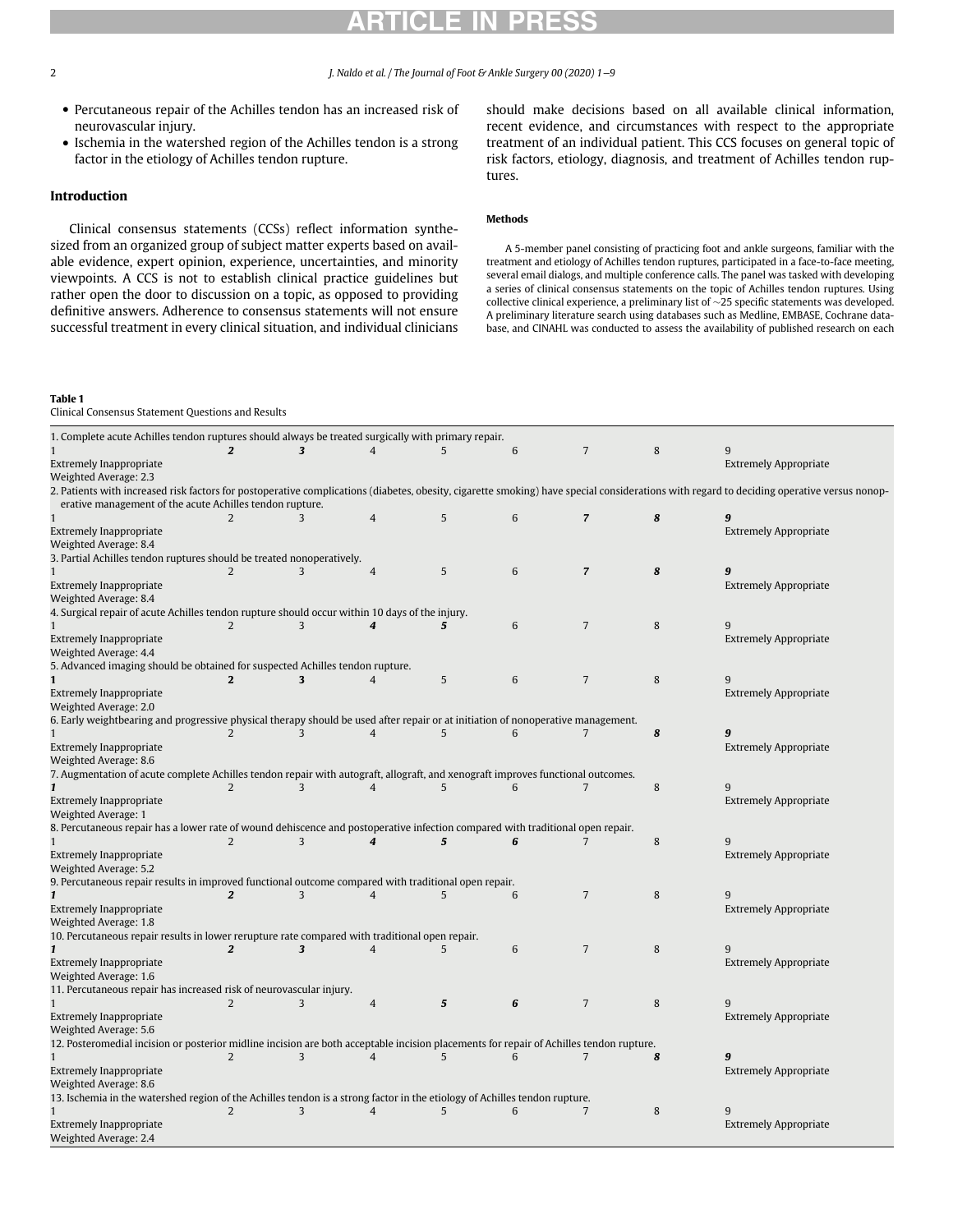#### J. Naldo et al. / The Journal of Foot & Ankle Surgery 00 (2020) 1−9 3

#### Table 2

Evidence Comparison for Operative Versus Nonoperative Repair

| Author                     | Complications | Rerupture Rate                                                          | <b>Functional Outcome</b>                                                                                | Return to Activity                              | <b>Notes</b>                                                                                    |
|----------------------------|---------------|-------------------------------------------------------------------------|----------------------------------------------------------------------------------------------------------|-------------------------------------------------|-------------------------------------------------------------------------------------------------|
| Nilsson-Helander et al (3) |               | No difference                                                           | No difference                                                                                            |                                                 | No difference in patient<br>self-assessment of<br>physical activity at 6<br>and $12 \text{ mo}$ |
| Willits et al $(4)$        | No difference | No difference                                                           | No difference                                                                                            |                                                 |                                                                                                 |
| Keating et al (5)          |               | No difference                                                           | No difference                                                                                            |                                                 |                                                                                                 |
| Olsson et al $(6)$         |               | No difference                                                           | No difference                                                                                            | No difference                                   |                                                                                                 |
| Lantto et al (7)           |               |                                                                         | Trend towards operative<br>management, no sta-<br>tistically significant<br>difference between<br>groups |                                                 |                                                                                                 |
| Wilkins et al (13)         |               | Lower rate in operative<br>management                                   |                                                                                                          |                                                 |                                                                                                 |
| Amendola et al (16)        |               |                                                                         |                                                                                                          | No difference                                   |                                                                                                 |
| Van der Eng et al (11)     |               | No difference                                                           |                                                                                                          |                                                 |                                                                                                 |
| Soroceanu et al (12)       |               | No difference when early func-<br>tional rehabilitation was<br>utilized | No difference                                                                                            |                                                 |                                                                                                 |
| Jiang et al $(14)$         |               | Favors operative management                                             |                                                                                                          | No difference in return<br>to pre-injury sports | Shorter sick leave for<br>operative patients                                                    |
| Deng et al (17)            | No difference |                                                                         | No difference                                                                                            | No difference                                   |                                                                                                 |

statement. Based on the results of this preliminary review of the literature, a final list of 13 statements was selected for further exploration and discussion (Table 1).

### Consensus Process

A modified Delphi method was used to attain consensus by the members of the panel (1). The panel was asked to review and anonymously rate the appropriateness of each statement. Rating was graded from 1 (extremely inappropriate) to 9 (extremely appropriate) on a Likert scale (2). The results were summarized with basic descriptive statistics, kept anonymous, and distributed back to the panel members for review and discussion. After open discussion of these results, the statements were distributed for a second anonymous rating by the same panel members. The answers were again analyzed using the same method. An attempt was made to reach consensus for all statements, but it was not a requirement. Although this was not a formal systematic review, each panel member conducted a comprehensive review of the literature in an attempt to answer each specific statement. The final draft of the manuscript was submitted to The Journal of Foot and Ankle  $Surgery^{\circledR}$ .

Statement 1. Consensus statement: Complete acute Achilles tendon ruptures should always be treated surgically with primary repair.

The panel reached consensus that the statement was **inappropriate**. Operative versus nonoperative management of acute Achilles tendon rupture is a controversial topic in the orthopaedic and podiatric surgical communities. The strength of the evidence published over the past 15 years has changed the way the foot and ankle surgeon should view Achilles tendon rupture, with many randomized clinical control trials revealing equivalent long-term outcomes in patients treated nonoperatively compared with those treated with operative management (3−7). Historically, nonoperative management was associated with increased rerupture rate, slower return to sport, and lower functional outcome scores (8). As surgeons began to implement early weightbearing and early functional rehabilitation, many studies began to evaluate whether the outcomes of surgical repair were superior to nonoperative management with accelerated rehabilitation (3−7). Surprisingly, even with evidence supporting nonoperative repair, in the United States 61% of patients continued to be treated with operative

management, with the ratio of operative to nonoperative treatment actually increasing from 2007 to 2011 (9). In comparison, the incidence of repair reported in the Canadian literature decreased from 21% to 6.5% from 2010 to 2014 (10). The task of this panel was to review the literature while also taking a practical look at different patient populations when determining the correct treatment course. When reviewing the evidence, the key components that were evaluated when comparing operative versus nonoperative management were (Table 2)

- Complications other than rerupture;
- Rerupture rate;
- Functional outcome; and
- Return to activity.

When looking only at the Level 1 evidence available, there appears to be no difference between operative and nonoperative management with regard to complications, functional outcome, and return to activity. Although the majority of evidence does not reveal a difference in rerupture rate between operative and nonoperative treatment (3 −6,11,12), 2 meta-analyses do support that operative management decreases the risk of rerupture  $(13,14)$ . Of course, the decision for operative versus nonoperative management should always be patient specific, as there is a lack of current high-level studies that evaluate operative versus nonoperative management in high-performance athletes or the military. There are retrospective reviews and Level III studies suggesting that operative intervention will return high-functioning patients to full activity sooner (15), but several other Level I studies do not corroborate these findings (6,14,16,17). It is important to discuss the risks and complications of both operative and nonoperative management with patients and allow for patient input in the decision-making process. However, when taking into consideration the current evidence and the opinion of the panel members, a consensus was achieved that Achilles tendon ruptures should not always be treated with operative intervention.

Statement 2. Consensus Statement: Patients with increased risk factors for postoperative complications (diabetes, obesity, cigarette smoking)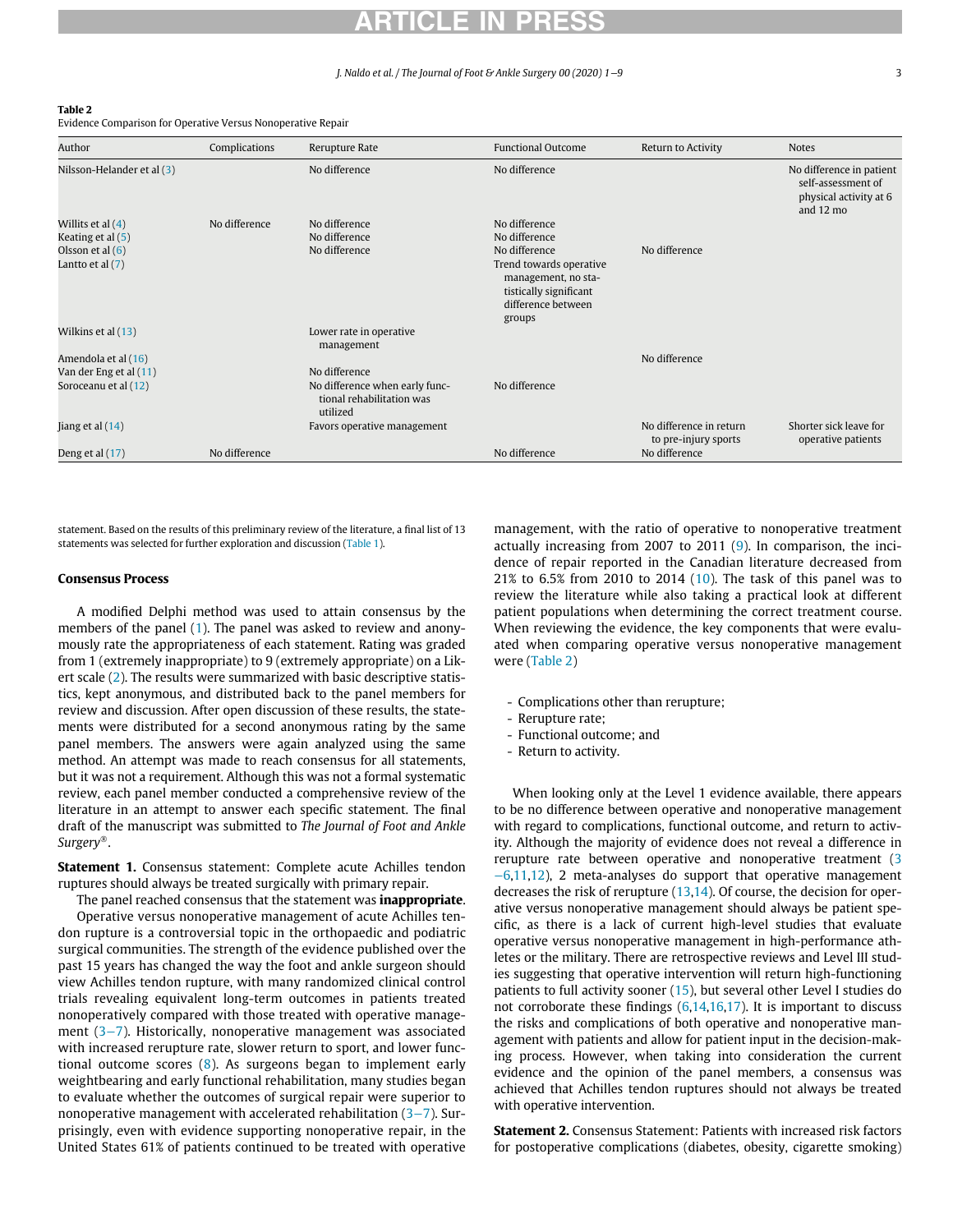# RTICLE IN PRI

have special considerations with regard to deciding operative versus nonoperative management of acute Achilles tendon rupture.

The panel reached consensus that this statement is **appropriate**.

``Multiple factors have been identified as increasing the risk for postoperative complications in patients in general. The panel reviewed literature regarding multiple potential risk factors for complications following Achilles tendon rupture treatment. These include the following.

### Diabetes

In a study of 7895 patients, the authors found a higher risk of rupture of the Achilles tendon in women with poorly controlled diabetes (15). Additional research suggests that high-glucose diets affect Achilles tendon healing in rats (18). Several other studies involving patients diagnosed with diabetes found that patients developed superficial wound infections after percutaneous repair as well as a mini-open repair. (19,20).

### **Obesity**

With regard to obesity, a retrospective review of patients treated both surgically and nonoperatively did not find an increased risk of deep vein thrombophlebitis or pulmonary embolism (21). However, a second retrospective study found that patients with body mass index (BMI) >30 were 2 times more likely to develop a wound infection after Achilles tendon repair then those with BMI <30 (22). Several additional studies found that obese patients displayed statistically significantly higher rates of wound complications, venous thromboembolism, and medical complications (23,24). In contrast, a smaller study did not find that obesity had any effect on the occurrence of adverse events after Achilles tendon repair (25).

### Smoking

In a retrospective study of 167 cases, Bruggeman et al (26) determined that smoking is a risk factor for developing infections after open Achilles tendon repair. The authors also noted that steroid use and being female were risk factors. Patients with  $\geq 2$  risk factors had an even higher rate of complications, 42.1%. In another prospective study of 409 cases of Achilles tendon repair, the authors found that 33% of patients who had a rerupture also abused tobacco (27). Patients >40 years old and male patients did have lower scores. In a 30-day follow-up study of 615 patients by Pean et al (28), 2% had adverse outcomes. Smoking, obesity, and diabetes were not factors. In a study of the medical records of 22 patients with Achilles tendon lacerations, smoking was not found to be a factor in infections (29). Klos et al (30) studied 111 tendons with light spectroscopy to measure microperfusion. Smokers were found to have less blood flow in their Achilles tendons.

Statement 3. Consensus Statement: Acute partial Achilles tendon ruptures should be treated nonoperatively.

The panel came to a consensus that this statement is **appropriate**.

The consensus in the literature regarding the treatment of acute partial Achilles tendon ruptures appears to prefer nonoperative treatment, which coincided with the panel's expert opinion and general consensus. It is important to note the specification of acute (versus chronic) in the above statement.

In a 1992 article published in Clinics in Sports Medicine, the authors recommended that acute partial Achilles tendon ruptures be treated with casting for 2 to 3 weeks (31). In multiple studies that have been published since then regarding Achilles tendon ruptures, partial tears are excluded and all treated nonoperatively (32−34). Furthermore, there is controversy in the literature regarding nonoperative versus operative treatment in full ruptures. We can extrapolate that data to show that if total ruptures can be treated nonoperatively in lieu of surgery, anything less than a full rupture can be and should be treated conservatively.

Statement 4. Consensus Statement: Surgical repair of the acute Achilles tendon rupture should occur within 10 days of the injury.

The Panel came to a consensus that this statement was neither appropriate nor inappropriate.

Despite being the most common tendon rupture in the lower extremities, a debate remains on the optimal timing of repair with regard to acute Achilles tendon ruptures. On a cellular level, Type III collagen synthesis and proliferation occur mostly during the first couple of days after injury (35). This phase of the inflammatory process suggests that earlier surgical repair may be most beneficial (36,37). Theoretically, these histologic changes should result in a decreased probability of fibrotic tissue formation as often seen with delayed surgical treatment, thus decreasing the chances of chronic tendinosis and tendon rerupture. Although biocellular studies suggest these processes play an integral role in the outcomes of tendons treated with early surgical intervention, they are combatted by the majority of clinical-surgical data suggesting there is no difference compared with delayed surgical treatment of acute Achilles tendon rupture (38−40). Although surgical outcomes performed within a week of injury have shown exceptional results, it has also been reported that these outcomes are comparable to those treated as far out as  $≥$ 4 weeks (39–41).

With contradicting literature about the optimal timing of surgical repair of acute Achilles tendon injury, it is important to take postoperative complications and perioperative risk factors into consideration. With delayed surgical repair of Achilles tendon injuries, there is a significantly increased chance of deep venous thrombosis as well as surgical site infection  $(29,41,42)$ . Additionally, decreased plantar flexory power of the Achilles tendon has been reported when treated with delayed surgical repair  $(43)$ . With current findings, it is difficult to formally determine the optimal time frame for surgical repair with regard to acute Achilles tendon injuries. We recommend the treating physician take into account patient expectations, comorbidities, activity levels, and the surgeon's clinical experience and comfort level when determining optimal timing of surgical repair for each patient.

Statement 5. Consensus Statement: Advanced imaging should be routinely obtained for suspected Achilles tendon ruptures.

The panel reached the conclusion that this statement was *inappro*priate.

Several diagnostic tests have been described to diagnose Achilles tendon ruptures. The calf squeeze test was described by both Simmonds in 1957 and Thompson in 1962 (44,45). Maffulli (46) reported a sensitivity to diagnose acute tendon rupture of 0.96 and specificity of 0.93 for the calf squeeze test. A false negative for this test is more likely with a neglected rupture, in which hematoma has been replaced with healing tendon tissues. The knee flexion test, also called the passive ankle dorsiflexion test, described by Matles (47) and Maffulli (46), reported a sensitivity of 0.88 and specificity of 0.85. A neglected rupture should still be positive with the knee flexion test, as the tendon will lengthen with hematoma formation and subsequent tendon reconstitution. Maffulli (46) also noted that the diagnosis of subcutaneous Achilles tendon tear can reliably be diagnosed with a combination of the calf squeeze and knee flexion test. Reiman et al performed a systematic review with meta-analysis of the utility of clinical measures for the diagnosis of tendon injuries  $(48)$ . The calf-squeeze test had a positive likelihood ratio of 13.51 and a negative likelihood ratio of 0.04, giving it the ability to rule in or rule out an Achilles tendon tear to a "large and almost conclusive degree."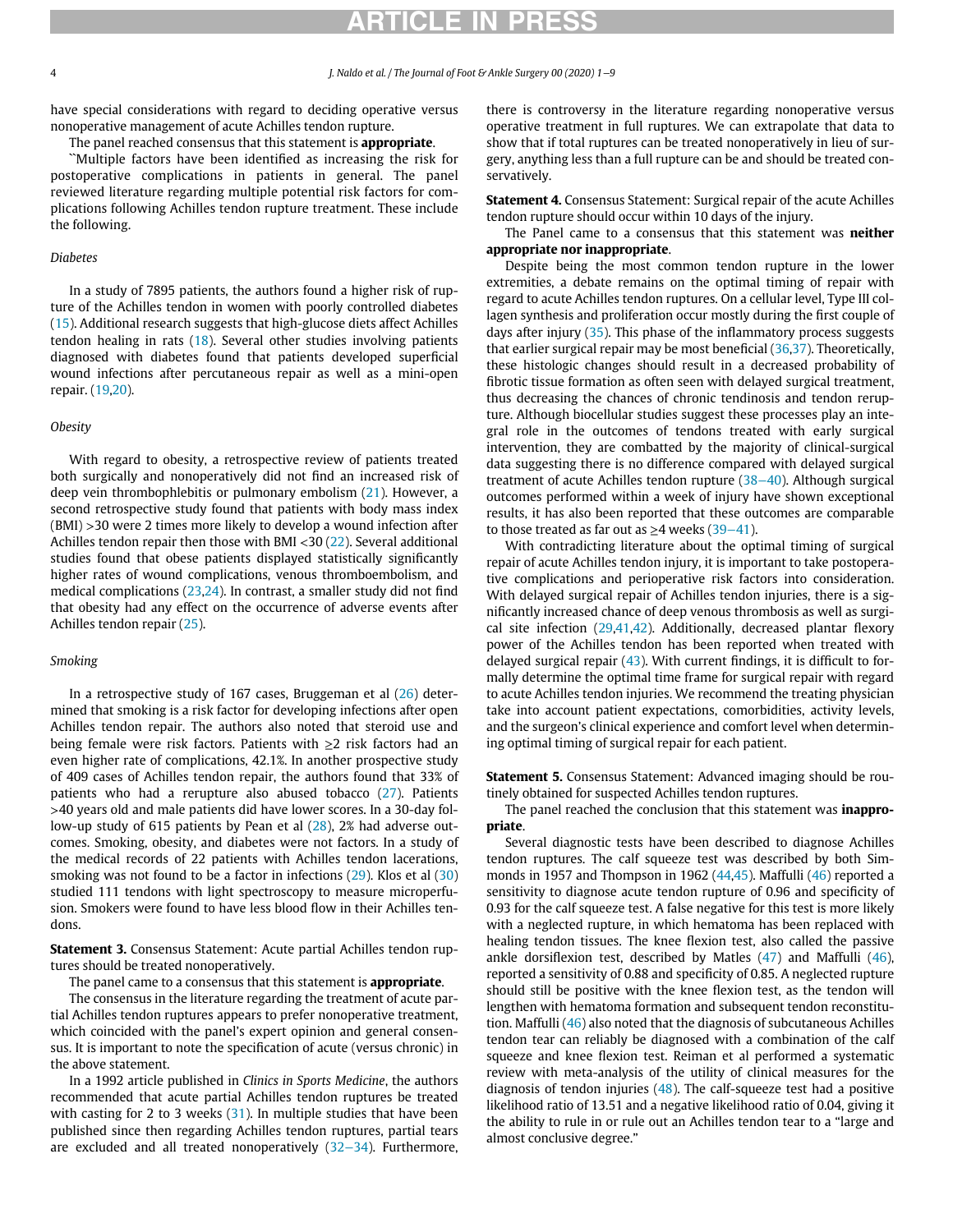## RTICLE IN PRE

The American Academy of Orthopedic Surgeons (2009) (49) requires findings consistent with rupture in  $\geq 2$  of the following tests for clinical diagnosis of Achilles tendon rupture: calf squeeze test, palpable gap, knee flexion test, or decreased plantarflexion strength. Garras et al (50) examined the sensitivity of physical exam in comparison to the sensitivity of MRI for diagnosis of acute tendon rupture. In patients with positive calf squeeze test, knee flexion test, and palpable gap, acute tendon rupture was confirmed intraoperatively with 100% sensitivity and with MRI, 90% sensitivity; they recommended that MRI is unnecessary for diagnosis of acute tendon rupture. The AAOS (2009) (49) regards use of imaging modalities including radiograph, ultrasound, and MRI to diagnose acute tendon rupture as "inconclusive," with a lack of compelling evidence to support their use. Imaging may best be performed when diagnosis with clinical findings is equivocal.

Statement 6. Consensus Statement: Early weightbearing and progressive physical therapy should be used after repair or at initiation of nonoperative management.

The panel came to a consensus that this statement was **appropriate**.

During the discussion of this statement, the panel agreed that early weightbearing and progressive physical therapy should be performed after an Achilles tendon rupture regardless of surgical or nonsurgical treatment. The panel's opinion corresponded with the most recent data available, which suggest that early weightbearing and range of motion exercise after rupture are critical to long-term outcomes.

Studies that were published before 2005 comparing surgical versus nonsurgical treatment revealed either an increased rate of rerupture with conservative treatment or improved patient outcomes with surgical treatment (51−53). This led researchers to conclude that surgical treatment is the preferred method of addressing acute rupture. Subsequent randomized controlled trials and meta-analyses after 2005, particularly those using functional bracing and dynamic or active rehabilitation, produced results discordant with previous conclusions, including similar or superior outcomes in the non−surgically treated patients (4,54−61). Likewise, they found no difference in rerupture rate (4,58); although there were earlier studies that established some improved outcomes with earlier range of motion and weightbearing (42,62).

Most notably, in 2012, Soroceanu et al (60) performed a metaanalysis including 10 randomized controlled trials. They found that when functional rehabilitation with early range of motion was used, rerupture rates for surgical and nonsurgical patients were equal, without significant statistical difference (absolute risk difference 1.7%;  $p = .45$ ). If such rehabilitation protocols were not used, surgery was favored because of increased rerupture rates in the nonsurgical patients. These functional protocols included immediate weightbearing and mobilization as early as 10 days and stand in stark contrast to traditional conservative treatments of immobilization and nonweightbearing for 6 to 8 weeks. Soroceanu et al (60) noted that if functional rehabilitation is not performed, conservative treatment significantly increased the rerupture rate and concluded that the best available evidence supports conservative intervention for Achilles tendon rupture as the preferred treatment if combined with functional rehabilitation (60).

Similarly, Zhang et al (59) in 2015 published a systematic review of 9 overlapping meta-analyses comparing conservative to surgical treatment. The authors found that when functional rehabilitation was used, conservative intervention was equal to surgical treatment regarding incidence of rerupture, range of motion, calf circumference, and functional outcomes, and that the incidence of other complications was reduced with conservative treatment.

Traditionally, patients with acute Achilles tendon ruptures were immobilized and made non-weightbearing for a prolonged period of time. However, multiple studies have shown that tendon repair is

actually stimulated by mechanical loading (63,64). Additionally, passive range of motion after tendon repair has shown enhanced function and increased tensile strength of the repair  $(64)$ . This effect may be responsible for the decreased rerupture rate when functional rehabilitation protocols are used in conservative care.

Studies reporting on functional rehabilitation protocols for conservative treatment and after surgical intervention exhibit great heterogeneity. They vary in length of time immobilized, time to weightbearing, and orthosis type for functional care. Studies are primarily concerned with nonoperative and operative treatment comparisons, not comparison of rehabilitation programs.

Nevertheless, the panel did discuss its preference regarding treatment protocols. After an Achilles tendon surgical repair, care routinely consists of progressing the patient to weightbearing and rehabilitation an average of 14 to 21 days postoperatively, or ideally, after the sutures heal. For nonoperative treatment protocols, the panel recommends immediate protective weightbearing and daily active plantarflexion.

Regardless of operative or nonoperative treatment, a combination of immediate weightbearing with early ankle mobilization appears to be important for optimum patient recovery. Although there has been some attempt to understand the best course of rehabilitation, research remains to be performed to more clearly guide evidence-based treatment measures in both settings.

Statement 7. Consensus Statement: Augmentation of acute complete Achilles tendon repair with autograft, allograft, and xenograft improves functional outcomes.

The panel came to a consensus that this statement was **inappropriate**. Despite a growing body of literature on the use of a variety of materials to augment Achilles tendon rupture repair, there is inadequate evidence showing that the addition of these materials provides superior outcomes. Although the addition of these materials has not been clearly detrimental, the additional effort and cost do not mandate their use.

In a prospective, randomized trial of 60 patients, Pajala et al (64) evaluated pain, stiffness, subjective weakness, footwear restrictions, ankle joint range of motion tendon elongation, and calf strength at 3 and 12-month intervals. The authors compared end-to-end repair with gastrocnemius turn-down flap augmentation and found that augmented repair held no advantage over end-to-end repair. The same group of patients were once again studied at 14 years of follow-up by Heikkinen et al (65). The authors also noted no advantage in plantarflexion strength, Leppilahti Achilles score, or RAND 36-item health survey for augmentation.

In a case series, Shoaib and Mishra (66) reported on 7 patients with large defects repaired with a synthetic material resulting in satisfactory outcomes. Lee (67) reported on 9 patients receiving repairs using a human acellular dermal matrix, also with satisfactory outcomes. Basiglini et al (68) reported on a case of a long-term inflammatory response in a patient treated with a synthetic graft 11 years after implantation. Ofili et al (69) reviewed 14 cases of delayed repair using allograft, with satisfactory results. Zhang et al, in a meta-analysis (70), compared augmented repair with nonaugmented repair and discovered that no improvement in patient satisfaction, rerupture rate, or infection rate was gained with augmentation. There are several biomechanics studies evaluating xenograft, collagen ribbing, and extracellular matrix; however, there is no high-level evidence to suggest that these tissues improve patient outcomes (71−73).

Statement 8. Consensus Statement: Percutaneous repair has a lower rate of wound dehiscence and postoperative infection compared with traditional open repair.

The panel came to a consensus that this statement was **neither** appropriate or inappropriate.

With percutaneous repair of the Achilles tendon gaining traction among foot and ankle surgeons, the hope is that the added expense of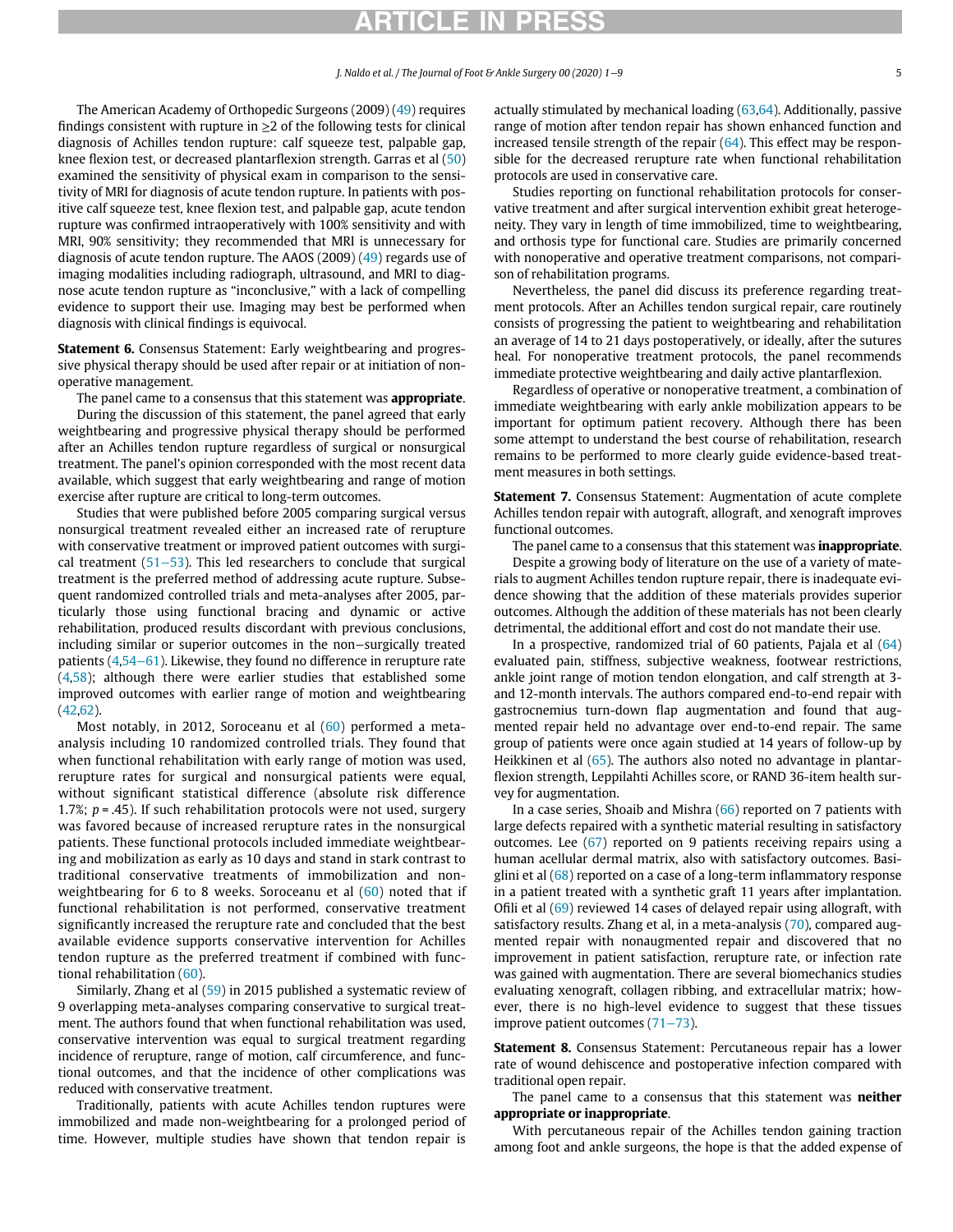# RTICLE IN PRI

instrumentation as well as the risk of poor visualization of the repair can be mitigated by decreased postoperative complications. One would assume that smaller incisions and less exposure of the tendons would lead to decreased risk of dehiscence and infection. The evidence for this statement, however, is sparse and inconclusive at best. In a Level III retrospective review comparing 101 percutaneous repairs with 169 open repairs, Hsu et al (74) found no statistically significant difference between groups in wound dehiscence, superficial, or deep infection. Yang et al (75) performed a meta-analysis of 815 patients in 5 randomized controlled trials and 7 retrospective cohort studies. The researchers noted a higher rate of deep infection in the open repair group, although the rate was not statistically significant. They also performed a subgroup analysis of the randomized controlled trials only and found no statistically significant difference between groups. Bartel et al (76) performed a systematic review of mini-open Achilles tendon repair, evaluating 8 studies and 253 patients. The overall complication rate was low, with 2% rate of incision problems and 0.8% rate of infection. Although theoretically, smaller incisions and less dissection would likely result in decreased wound complications, a lack of compelling evidence to support that statement prevented the panel from agreeing or disagreeing with the statement.

Statement 9. Consensus Statement: Percutaneous repair results in improved functional outcome compared with traditional open repair.

The panel came to a consensus that this statement was **inappropriate**. Open repair of acute Achilles tendon rupture has traditionally been the preferred method of treatment compared with conservative management. Over the last decade, percutaneous repair of Achilles tendon ruptures has gained momentum, introducing the debate as to which technique produces the best postoperative outcomes. A multitude of studies have compared the functional outcomes of open versus percutaneous repair, with the majority remaining in favor of traditional open methods. American Orthopaedic Foot & Ankle Society scores of Achilles tendons that underwent open repair are higher than or equal to those repaired percutaneously (75,77−81). Achilles Tendon Rupture Scores (ATRS), Modified Thermann total scores, Holz score assessments, and overall patient satisfaction with regard to functional ability also err on the side of open repair (77,78,82−85). Additionally, isokinetic variables have been studied comparing ruptured Achilles tendons repaired both open and percutaneously. These studies not only demonstrated greater concentric and eccentric peak torque with open repair, but also less work needed by the posterior leg muscles to perform peak torques compared with percutaneous surgical management (77,86).

Although some of the recent literature credits percutaneous repair with having fewer postoperative complications, the overall functional outcome remains more favorable when treated via an open technique. Despite postoperative concerns for acute Achilles tendon rupture treated with open repair, it continues to have decreased tendon rerupture rates (75,81,87−89), lower rates of decreased calf circumference (77), and decreased incidence of sural neuritis (77,78,85). Based on the findings from the majority of recent literature published, it is inappropriate to depict percutaneous repair of acute Achilles tendon ruptures as having better overall functional outcomes compared with traditional open repair.

Statement 10. Consensus Statement: Percutaneous repair results in lower rerupture rates compared with traditional open repair.

The panel came to a consensus that this statement was **inappropriate**.

Overall, the literature reports rerupture rates that are comparable to open repair. Based on the evidence, we cannot say that percutaneous repair results in decreased rerupture rates.

First, multiple studies have compared complication rates of percutaneous acute tendon repair versus open and reported 0 patients with rerupture in either group (90−95). Lim et al in 2001 (95) found no significant difference between the groups: 1 patient of 33 that had percutaneous repair had a rerupture, and 2 patients of 33 that had open repair had a rerupture. Cretnik et al (96,97) published 2 studies, 1 in 2004 and 1 in 2005. The first study prospectively examined percutaneous Achilles tendon repair with a minimum 2-year follow up. They looked at 134 percutaneous procedures, with 1 complete and 4 partial reruptures, which they stated was comparable to open repairs. The second study compared a percutaneous group to an open repair group and found 3.7% and 2.8% rerupture rates, respectively; 80% of the percutaneous reruptures were partial, and 100% of the open reruptures were complete (97).

A meta-analysis of randomized controlled trials compared open and percutaneous surgical repair throughout a period of 25 years (98). Six studies met their inclusion criteria for a total of 277 patients. When the authors analyzed the data, no significant difference in rerupture rates was found between the 2 groups, with a risk differential of 0.01. Another meta-analysis of multiple databases that included 5 randomized controlled trials and 7 retrospective cohort studies for a total of 815 patients reported no significant difference in regarding rate of rerupture (75).

Statement 11. Consensus Statement: Percutaneous repair of the Achilles tendon has an increased risk of neurovascular injury.

The panel reached consensus that the statement was **neither** appropriate or inappropriate.

One major concern with minimally invasive surgery is lack of visualization of adjacent structures that could be damaged during the procedure. With percutaneous Achilles tendon repair, the sural nerve lies adjacent to the Achilles tendon, putting it at risk of puncture or damage during repair. Although cadaveric studies have displayed this risk (82), there is a lack of evidence supporting this finding. Multiple retrospective studies and meta-analyses have evaluated sural nerve injuries comparing open and percutaneous repair, with the incidence ranging between 0% and 5.5%; however, no difference in statistical significance has been identified (74,75,76). This limited evidence supports the theory that the risk is low for sural nerve injury; however, without high-level evidence, the panel could not find this statement to be appropriate or inappropriate.

Statement 12. Consensus Statement: A posteromedial or posterior midline incision are both acceptable placements for repair of Achilles tendon rupture.

The panel came to a consensus that this statement was **appropriate**.

Multiple studies published on Achilles tendon repair use the posteromedial incision and consider it to be the standard incision (4,51,99 −102). Nistor (103) published a prospective randomized trial in 1981 comparing surgical and nonsurgical treatment of acute Achilles tendon repairs. When analyzing complication rates, 9 of 44 patients who underwent surgical repair had sural nerve injury; in all 9, a lateral incision had been used (103).

Interestingly in 2011, Highlander and Greenhagen (104) performed a systematic review of the literature to analyze wound complications after posterior leg incisions. They found 38 peerreviewed articles that met their inclusion criteria; however, it is important to note they included any type of surgical procedure that used these incisions, not only Achilles tendon rupture repair. Seven of the articles used a posterior midline incision, and 31 used a posterior medial incision. The posterior medial incision group and the posterior midline incision group had wound complication rates of 8.3% and 7.0%, respectively. They surmised that surgeons avoid the posterior midline incision for unfound reasons (104). The disadvantage to these incisions is that they do not follow skin lines (105). In conclusion, our panel's opinion parallels that published in the literature.

Statement 13. Consensus Statement: Ischemia in the watershed region of the Achilles tendon is a strong factor in the etiology of Achilles tendon rupture.

The panel came to a consensus that this statement was **inappropriate**.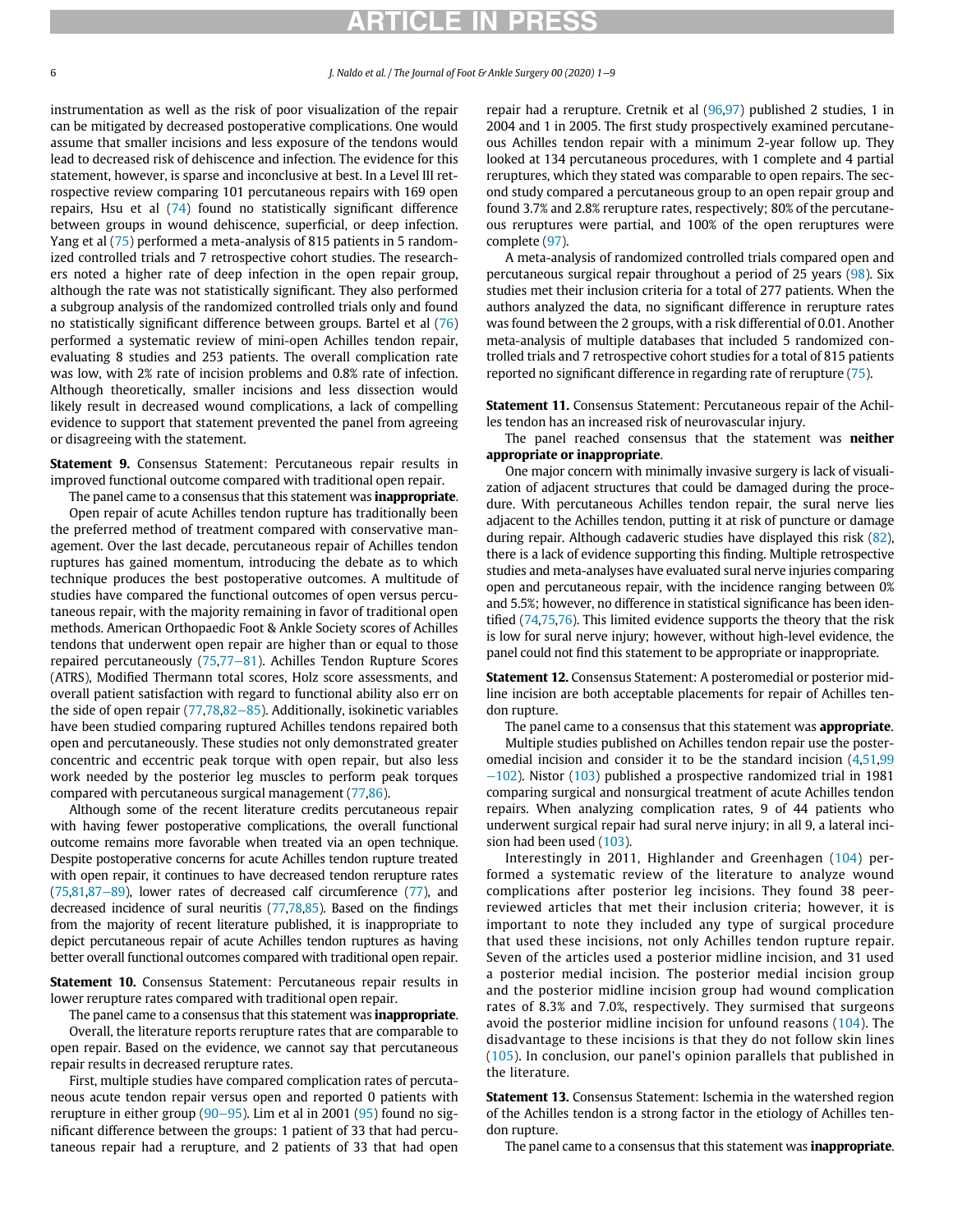As with any tissue, the quality and quantity of vascularization directly affect a tissue's response to trauma and provide the basis for healing. The blood supply to the gastrocnemius and soleus muscles is usually discussed in 3 separate regions: the musculotendinous junction, direct supply to the tendon, and the tendon−bone junction. Blood vessels from these regions originate from the perimysium, mesotenon-paratenon structure, and periosteum.

The most commonly cited understanding of Achilles tendon blood flow is based on cadaveric anatomic research done in the 1950s (106). We have come to regard the midsubstance of the Achilles as relatively ischemic based on this historic cadaveric research. In 1958, a watershed area was identified in the midsubstance of the Achilles tendon through cadaveric injection and analysis of the Achilles peritendinous vessels (106). (The term "watershed" is a geographic concept identifying the point at which 2 bodies of water come together from 2 different directions, or a central zone of land that divides areas drained by different river systems.) It is this watershed that has been proposed as the etiology of an ischemic zone in the tendon and proposed a main determinant in weakness and rupture. The Achilles tendon has been shown to have multiple sources of blood supply originating distal, proximal, and from the peritendinous structures (107,108). The question is, however, does this anatomic distribution of vessels within the tendon tissues cause a true hemodynamic compromise or ischemia?

Hastad et al (109) tested hemodynamic flow in the tendon using a sodium washout technique and noted uniform blood flow throughout the tendon. Astrom et al in 1994 (108) used laser Doppler flow analysis to assess real-time tendon circulation in 28 normal volunteers. Subjects were tested with the Doppler probe inserted into the tendon and hemodynamic flow was assessed at rest, during calf muscle contracture, and after vascular occlusion. Findings showed pulsatile flow synchronous with the heart rate evenly distributed throughout the tendon, with only a slight decrease at the tendon insertion at the calcaneus. Further hemodynamic research in live subjects has further strengthened the notion that blood flow is uniform throughout the tendon including the watershed zone (110−114). Additional research has shown an increase in blood flow in the tendon with exercise (110). Boushel noted that muscle tendon blood flow increased concurrently with exercise without abnormal shunting of blood (111). Kubo reported that both blood volume and oxygen saturation after repetitive muscle contracture did not change, and then found that although oxygen consumption did not change when comparing eccentric to concentric muscle contraction, inflow of blood to the tendon was significantly greater during eccentric compared with concentric contractions (114).

It has been suggested based on work by Cummins in 1946 (115) that the twisting of the Achilles tendon fibers distally is a possible cause of the purported ischemia of the midsubstance of the tendon. This so called "wringing out" of the tendon, as it has been described by many, is based on these anatomic observations. Although this an attractive circumstantial piece of evidence, the effect of this fiber twisting on realtime blood flow in living tissue has not been confirmed through experimentation. The studies that have shown uniform blood flow throughout the tendon at rest, with contracture, and exercise noted previously would argue against this effect. Further research is needed to make the causal connection between the tendon spatial anatomy (twisting) and the blood flow within the tendon at all levels.

#### References

- 1. Dalkey NC, Helmer O. An experimental application of the Delphi method to the use of experts. Management Science 1963;9:458–467.
- 2. Park RE, Fink A, Brook RH, Chassin MR, Kahn KL, Merrick NJ, Kosecoff J, Solomon DH. Physician ratings of appropriate indications for six medical and surgical procedures. Am J Public Health 1986;76:766–772.
- 3. Nilsson-Helander K, Silbernagel KG, Thomeé R, Faxén E, Olsson N, Eriksson BI, Karlsson J. Acute Achilles tendon rupture: a randomized, controlled study comparing

surgical and nonsurgical treatments using validated outcome measures. Am J Sports Med 2010;38:2186–2193. 2010.

- 4. Willits K, Amendola A, Bryant D, Mohtadi NG, Giffin JR, Fowler P, Kean CO, Kirkley A. Operative versus nonoperative treatment of acute Achilles tendon ruptures: a multicenter randomized trial using accelerated functional rehabilitation. J Bone Joint Surg Am 2010;92:2767–2775.
- 5. Keating JF, Will EM. Operative versus non-operative treatment of acute rupture of tendo Achillis: a prospective randomised evaluation of functional outcome. J Bone Joint Surg Br 2011;93:1071–1078.
- 6. Olsson N, Silbernagel KG, Eriksson BI, Sansone M, Brorsson A, Nilsson-Helander K, Karlsson J. Stable surgical repair with accelerated rehabilitation versus nonsurgical treatment for acute Achilles tendon ruptures: a randomized controlled study. Am J Sports Med 2013;41:2867–2876.
- 7. Lantto I, Heikkinen J, Flinkkila T, Ohtonen P, Siira P, Laine V, Leppilahti J. A prospective randomized trial comparing surgical and nonsurgical treatments of acute Achilles tendon ruptures. Am J Sports Med 2016;44:2406–2414.
- 8. Cetti R, Christensen SE, Ejsted R, Jensen NM, Jorgensen U. Operative versus nonoperative treatment of Achilles tendon rupture: a prospective randomized study and review of the literature. Am J Sports Med 1993;21:791–799.
- 9. Wang D, Sandlin MI, Cohen JR, Lord EL, Petrigliano FA, SooHoo NF. Operative versus nonoperative treatment of acute Achilles tendon rupture: an analysis of 12,570 patients in a large healthcare database. Foot Ankle Surg 2015;21:250–253.
- 10. Sheth U, Wasserstein D, Jenkinson R, Moineddin R, Kreder H, Jaglal S. Practice patterns in the care of acute Achilles tendon ruptures: is there an association with level I evidence? Bone Joint J 2017;99-B:1629–1636.
- 11. van der Eng DM, Schepers T, Goslings JC, Schep NW. Rerupture rate after early weightbearing in operative versus conservative treatment of Achilles tendon ruptures: a meta-analysis. J Foot Ankle Surg 2013;52:622–628.
- 12. Soroceanu A, Sidhwa F, Aarabi S, Kaufman A, Glazebrook MZ. Surgical versus nonsurgical treatment of acute Achilles tendon rupture: a meta-analysis of randomized trials. J Bone Joint Surg Am 2012;94:2136–2143.
- 13. Wilkins R, Bisson LJ. Operative versus nonoperative management of acute Achilles tendon ruptures: a quantitative systematic review of randomized controlled trials. Am J Sports Med 2012;9:2154–2160.
- 14. Jiang N, Wang B, Chen A, Dong F, Yu B. Operative versus nonoperative treatment for acute Achilles tendon rupture: a meta-analysis based on current evidence. Int Orthop 2012;4:765–773.
- 15. Spoendlin J, Meier C, Jick SS, Meier CR. Achilles or biceps tendon rupture in women and men with type 2 diabetes: a population-based case-control study. J Diabetes Complications 2016;5:903–909.
- 16. Amendola A. Outcomes of open surgery versus nonoperative management of acute Achilles tendon rupture. J Sport Med 2014;24:90–91.
- 17. Deng S, Sun Z, Zhang C, Chen G, Li J. Surgical treatment versus conservative management for acute Achilles tendon rupture: a systematic review and meta-analysis of randomized controlled trials. J Foot Ankle Surg 2017;56:1236–1243.
- 18. Korntner S, Kunkel N, Lehner C, Gehwolf R, Wagner A, Augat P, Stephan D, Heu V, Bauer HC, Traweger A, Tempfer H. A high-glucose diet affects Achilles tendon healing in rats. Sci Rep 2017;1:780.
- 19. Maffulli N, Longo UG, Maffulli GD, Khanna A, Denaro V. Achilles tendon ruptures in diabetic patients. Arch Orthop Trauma Surg 2011;131:33–38.
- 20. Eid A. Miniopen repair of ruptured Achilles tendon in diabetic patients. Int Sch Res Notices 2014;840369.
- 21. Patel A, Ogawa B, Charlton T, Thordarson D. Incidence of deep vein thrombosis and pulmonary embolism after Achilles tendon rupture. Clin Orthop Relat Res 2012;470:270–274.
- 22. Marican MM, Fook-Chong SM, Rikraj IS. Incidence of postoperative wound infections after open tendo Achilles repairs. Singapore Med J 2015;56:549–554.
- 23. Ahmad J, Jones K. The effect of obesity on surgical treatment of Achilles tendon ruptures. J Am Acad Orthop Surg 2017;25:773–779.
- 24. Burrus MT, Werner BC, Park JS, Perumal V, Cooper MT. Achilles tendon repair in obese patients is associated with increased complication rates. Foot Ankle Spec 2016;9:208–214.
- 25. Pean CA, Christiano A, Rubenstein WJ, Konda SR, Egol KA. Risk factors for complications after primary repair of Achilles tendon ruptures. J Orthop 2018;15:226–229.
- 26. Bruggeman, Turner NS, Dahm DL, Voll AE, Hoskin TL, Jacofsky DJ, Haidukewych GJ. Wound complications after open Achilles tendon repair: an analysis of risk factors. Clin Orthop Relat Res 2004;427:63–66.
- 27. Pajala A, Kangas J, Ohtonen P, Leppilahti J. Rerupture and deep infection following treatment of total Achilles tendon rupture. J Bone Joint Surg Am 2002;84:2016–2021.
- 28. Pean, Christiano A, Rubenstein WJ, Konda SR, Egol KA. Risk factors for complications after primary repair of Achilles tendon ruptures. J Orthop 2018;15:226–229.
- 29. Alhammoud A, Arbash MA, Miras F, Said M, Ahmed G, Al Dosari MAA. Clinical series of three hundred and twenty two cases of Achilles tendon section with laceration. Int Orthop 2016;41:309–313.
- 30. Klos K, Gueorguiev B, Carow JB, Modabber A, Nebelung S, Kim BS, Horst K, Weber CD, Knobe M. Soft tissue microcirculation around the healthy Achilles tendon: a cross-sectional study focusing on the Achilles tendon and dorsal surgical approaches to the hindfoot. J Orthop Surg Res 2018;13:142.
- 31. Allenmark C. Partial Achilles tendon tears. Clin Sports Med 1992;11:759–769.
- 32. Haapasalo H, Peltoniemi U, Laine HJ, Kannus P, Mattila VM. Treatment of Acute Achilles tendon rupture with a standardized protocol. Arch Orthop Trauma Surg 2018;138:1089–1096.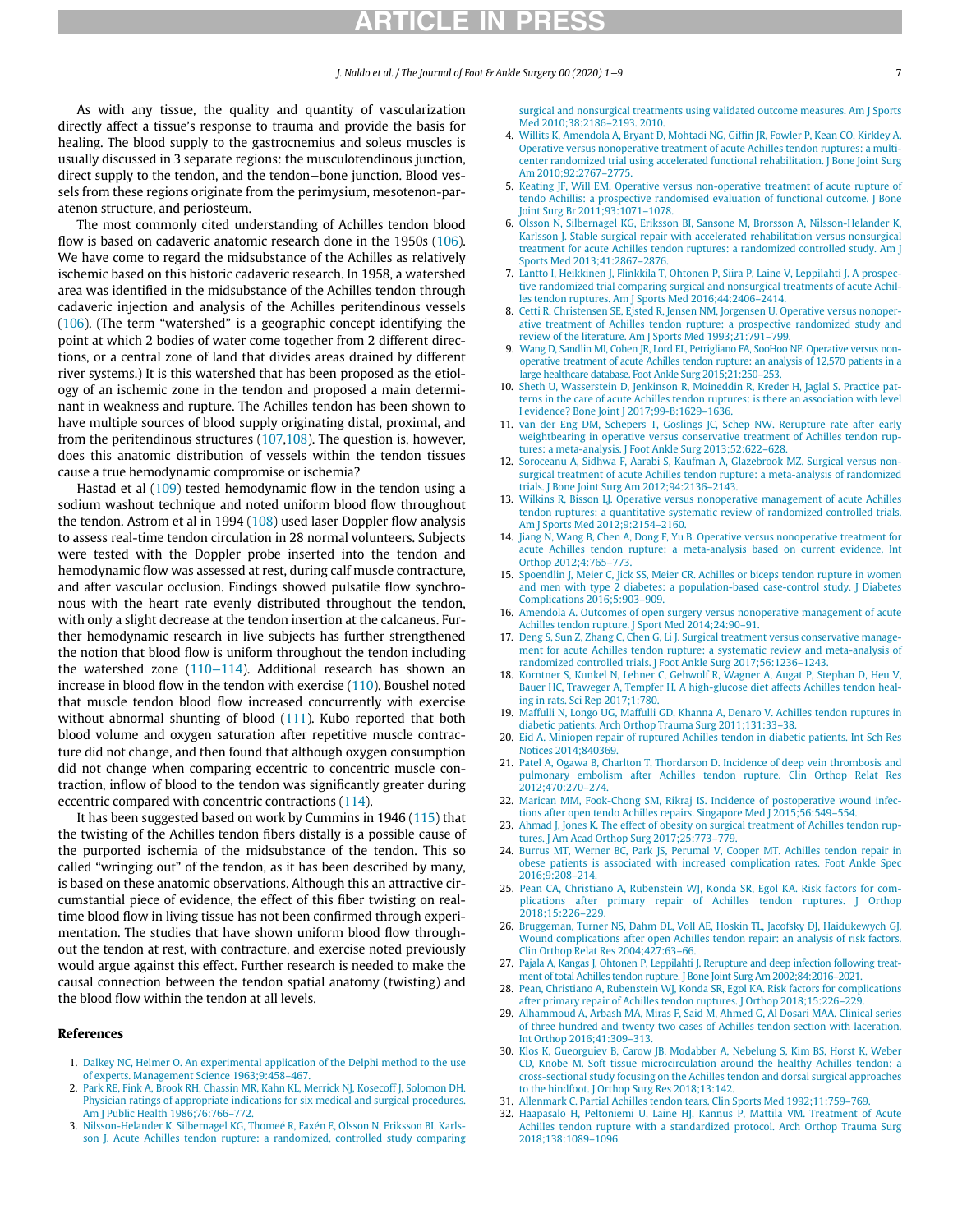### 8 J. Naldo et al. / The Journal of Foot & Ankle Surgery 00 (2020) 1−9

- 33. Lim CS, Lees D, Gwynne-Jones DP. Functional outcome of acute Achilles tendon rupture with and without operative treatment using identical functional bracing protocol. Foot Ankle Int 2017;38:1331–1336.
- 34. Lawrence JE, Nasr P, Fountain DM, Berman L, Robinson AH. Functional outcomes of conservatively managed acute ruptures of the Achilles tendon. Bone Joint J 2017;99- B:87–93.
- 35. Sharma P, Maffulli N. Tendon injury and tendinopathy: healing and repair. Curr Conc Rev 2005;87:187–202.
- 36. Rosenbaum AJ, Wicker JF, Dines JS, Bonasser L, Razzano P, Dines DM, Grande DA. Histologic stages of healing correlate with restoration of tensile strength in a model of experimental tendon repair. HSS J 2010;6:164–170.
- 37. Woo SL, Hildebrand K, Watanabe N, Fenwick JA, Papageorgiou CD, Wang JHC. Tissue engineering of ligament and tendon healing. Clin Orthop Relat Res 1999;367:312– 323.
- 38. Becher C, Donner S, Brucker J, Daniilidis K, Thermann H. Outcome after operative treatment for chronic versus acute Achilles tendon rupture—a comparative analysis. Foot Ankle Surg 2018;24:110–114.
- 39. Boyden EM, Kitaoka HB, Cahalan TD, An KN. Late versus early repair of Achilles tendon rupture. Clinical and biomechanical evaluation. Clin Orthop Relat Res 1995:150–158.
- 40. Park YH, Jeong SM, Choi GW, Kim HJ. How early must an acute Achilles tendon rupture be repaired? Injury 2017;48:776–780.
- 41. Bullock MJ, DeCarbo WT, Hofbauer MH, Thun JD. Repair of chronic Achilles ruptures has a high incidence of venous thromboembolism. Foot Ankle Spec 2017;10:415–420.
- 42. Maffulli N, Ajis A. Management of chronic ruptures of the Achilles tendon. Curr Conc Rev 2008;90:1348–1360.
- 43. Sorrenti SJ. Achilles tendon rupture: effect of early mobilization in rehabilitation after surgical repair. Foot Ankle Int 2006;27:407–410.
- 44. Simmonds FA. The diagnosis of the ruptured Achilles tendon. Practitioner 1957;179:56–58.
- 45. Thompson TC. A test for rupture of the tendo Achillis. Acta Orthop Scand 1962;32:461–465.
- 46. Maffulli N. The clinical diagnosis of subcutaneous tear of the Achilles tendon. Am J Sports Med 1998;26:266–270.
- 47. Matles AL. Rupture of the tendo Achilles. Another diagnostic sign. Bull Hosp Joint Dis 1975;36:48–51.
- 48. Reiman M, Burgi C, Strube E, Prue K, Ray K, Elliott A, Goode A. The utility of clinical measures for the diagnosis of Achilles tendon injuries: a sytematic review with meta-analysis. J Athl Train 2014;49:820–829.
- 49. Kou J. AAOS clinical practice guideline: acute Achilles tendon rupture. J Am Acad Orthop Surg 2010;470:511–513.
- 50. Garras D, Raikin S, Bhat S, Taweel N, Karanjia H. MRI is unnecessary for diagnosing acute Achilles tendon ruptures. Clin Orthop Relat Res 2012;470:2268–2273.
- 51. Moller M, Movin T, Granhed H, Lind K, Faxén E, Karlsson J, Acute rupture of tendon Achillis. A prospective randomised study of comparison between surgical and nonsurgical treatment. J Bone Joint Surg Br 2001;83:843–848.
- 52. Bhandari M, Guyatt G, Siddiqui F, Morrow F, Busse J, Leighton RK, Sprague S, Schemitsch EH. Treatment of acute Achilles tendon ruptures: a systematic overview and metanalysis. Clin Orthop Relat Res 2002;400:190–200.
- 53. Costa ML, MacMillan K, Halliday D, Chester R, Shepstone L, Robinson AH, Donell ST. Randomised controlled trials of immediate weight bearing mobilization for rupture of the tendo Achillis. J Bone Joint Surg Br 2006;88:69–77.
- 54. Twaddle BC, Poon P. Early motion for Achilles tendon ruptures: is surgery important? A randomized, prospective study. Am J Sports Med 2007;35:2033–2038.
- 55. Metz R, Verleisdonk EJ, van der Heijden GJ, Clevers GJ, Hammacher ER, Verhofstad MH, van der Werken C. Acute Achilles tendon rupture: minimally invasive surgery versus nonoperative treatment with immediate full weightbearing—a randomized controlled trial. Am J Sports Med 2008;36:1688–1694.
- 56. Nilsson-Helander K, Silbernagel KG, Thomée R, Faxén E, Olsson N, Eriksson BI, Karlsson J. Acute Achilles tendon rupture: a randomized, controlled study comparing surgical and nonsurgical treatments using validated outcome measures. Am J Sports Med 2010;38:2186–2193.
- 57. Wallace R, Heyes G, Michael A. The non-operative functional management of patients with a rupture of the tendo Achillis leads to low rates of re-rupture. J Bone Joint Surg Br 2011;93:1362–1366.
- 58. Braunstein M, Baumbach S, Boecker W, Carmont MR, Polzer H. Development of an accelerated functional rehabilitation protocol following minimal invasive Achilles tendon repair. Knee Surg Sports Traumatol Arthrosc 2018;26:846–853.
- 59. Zhang YJ, Zhang C, Wang Q, Lin XJ. Augmented versus nonaugmented repair of acute Achilles tendon rupture: a systematic review and meta-analysis. Am J Sports Med 2018;46:1767–1772.
- 60. Soroceanu A, Sidhwa F, Aarabi S, Kaufman A, Glazebrook M. Surgical versus nonsurgical treatment of acute Achilles tendon rupture: a meta-analysis of randomized trials. Am J Sports Med 2012;40:2154–2160.
- 61. Mortensen N, Skov O, Jensen P. Early motion of the ankle after operative treatment of a rupture of the Achilles tendon. J Bone Joint Surg Am 1999;81:983–990.
- 62. Aspenberg P. Stimulation of tendon repair: mechanical loading, GDFs and platelets. A mini-review. Int Orthop 2017;31:783–789.
- 63. Lin TW, Cardenas L, Soslowsky LJ. Biomechanics of tendon injury and repair. J Biomech 2004;37:865–877.
- 64. Pajala A, Kangas J, Siira P, Ohtonen P, Leppilahti J. Augmented compared with nonaugmented surgical repair of a fresh total Achilles tendon rupture. A prospective randomized study. J Bone Joint Surg Am 2009;91:1092–1100.
- 65. Heikkinen J, Lantto I, Flinkkilä T, Ohtonen P, Pajala A, Siira P, Leppilahti J. Augmented compared with nonaugmented surgical repair after total Achilles rupture: results of a prospective randomized trial with thirteen or more years of follow-up. J Bone Joint Surg Am 2016;98:85–92.
- 66. Shoaib A, Mishra V. Surgical repair of symptomatic chronic Achilles tendon rupture using synthetic graft augmentation. Foot Ankle Surg 2017;23:179–182.
- 67. Lee DK. Achilles tendon repair with acellular tissue graft augmentation in neglected ruptures. J Foot Ankle Surg 2007;46:451–455.
- 68. Basiglini L, Iorio R, Vadala A, Conteduca F, Ferretti A. Achilles tendon surgical revision with synthetic augmentation. Knee Surg Sports Traumatol Arthrosc 2010;18:644–647.
- 69. Ofili KP, Pollard JD, Schuberth JM. The neglected Achilles tendon rupture repaired with allograft: a review of 14 cases. J Foot Ankle Surg 2016;55:1245–1248.
- 70. Zhang YJ, Zhang C, Wang Q, Lin XJ. Augmented versus nonaugmented repair of acute Achilles tendon rupture: a systematic review and meta-analysis. Am J Sports Med 2018;46:1767–1772.
- 71. Berlet GC, Hyer CF, Lee TH, Blum BE. Collagen ribbon augmentation of Achilles tendon tears: a biomechanical evaluation. J Foot Ankle Surg 2014;53:298–302.
- 72. Wisbeck JM, Parks BG, Schon LC. Xenograft scaffold full-wrap reinforcement of Krackow Achilles tendon repair. Orthopedics 2012;35:e331–e334.
- 73. Magnussen RA, Glisson RR, Moorman CT 3rd. Augmentation of Achilles tendon repair with extracellular matrix xenograft: a biomechanical analysis. Am J Sports Med 2011;39:1522–1527.
- 74. Hsu AR, Jones CP, Cohen BE, Davis WH, Ellington JK, Anderson RB. Clinical outcomes and complications of percutaneous Achilles repair system versus open technique for acute achilles tendon ruptures. Foot Ankle Int 2015;36:1279–1286.
- 75. Yang B, Yang L, Kan S, Zhang D, Xu H, Liu F, Ning G, Feng S. Outcomes and complications of percutaneous versus open repair of acute Achilles tendon rupture: a metaanalysis. Int J Surg 2017;40:178–186.
- 76. Bartel A, Elliott AD, Roukis TS. Incidence of complications after Achillon mini-open suture system for repair of acute midsubstance Achilles tendon ruptures: a systematic review. J Foot Ankle Surg 2014;53:744–746.
- 77. Porter KJ, Robati S, Karia P, Portet M, Szarko M, Amin A. An anatomical and cadaveric study examining the risk of sural nerve injury in percutaneous Achilles tendon repair using the Achillon device. Foot Ankle Surg 2014;20:90–93.
- 78. Buono AD, Volpin A, Maffulli N. Minimally invasive versus open surgery for acute Achilles tendon rupture: a systematic review. Br Med Bull 2013;109:45–54.
- 79. Karabinas PK, Benetos IS, Lampropoulou-Adamidou K, Romoudis P, Mavrogenis AF, Vlamis J. Isokinetic strength and endurance after percutaneous and open surgical repair of Achilles tendon ruptures. Eur J Orthop Surg Traumatol 2014;24:607–613.
- 80. Tejwani NC, Lee J, Weatherall J, Sherman O. Acute Achilles tendon ruptures: a comparison of minimally invasive and open approach repairs followed by early rehabilitation. Am J Orthop 2014;43:221–225.
- 81. Kumar A, Bin LK, Kumar S, Upendra S, Koiri SP, Banaita D. Open versus percutaneous Achilles tendon repair: a review. Int J Sci Invent Today 2018;7:687–692.
- 82. Carmont MR, Heaver C, Pradhan A, Mei-Dan O, Silbernagel KG. Surgical repair of the ruptured Achilles tendon: the cost-effectiveness of open versus percutaneous repair. Knee Surg Sports Traumatol Arthrosc 2013;21:1361–1368.
- 83. Khan RJ. Treatment of acute Achilles tendon ruptures: a meta-analysis of randomized, controlled trials. J Bone Joint Surg Am 2005;87:2202.
- 84. Maele MV, Misselyn D, Metsemakers W, Sermon A, Nijs S, Hoekstra H. Is open acute Achilles' tendon rupture repair still justified? A single center experience and cirtical appraisal of the literature. Injury 2018;49:1947–1952.
- 85. Maffulli G. Conservative, minimally invasive and open surgical repair for management of acute ruptures of the Achilles tendon: a clinical and functional retrospective study. Muscle Ligaments Tendons J 2017;7:46.
- 86. Goren D, Ayalon M, Nyska M. Isokinetic strength and endurance after percutaneous and open surgical repair of Achilles tendon ruptures. Foot Ankle Int 2005;26:286–290.
- 87. Aracil J, Pina A, Lozano J, Torro V, Escriba I. Percutaneous suture of Achilles tendon ruptures. Foot Ankle 1992;13:350–351.
- 88. Grassi A, Amendola A, Samuelsson K, Svantesson E, Romagnoli M, Bondi A, Zaffagnini S. Minimally invasive versus open repair for acute Achilles tendon rupture. J Bone Joint Surg Am 2018;100:1969–1981.
- 89. Yilmaz G. Surgical treatment of Achilles tendon ruptures: the comparison of open and percutaneous methods in a rabbit model. Ulus Travma Acil Cerrahi Derg 2014;20:311–318.
- 90. Aktas S, Kocaoglu B, Nalbantoglu U, Seyhan M, Guven O. End-to-end versus augmented repair in the treatment of acute Achilles tendon ruptures. J Foot Ankle Surg 2007;46:336–340.
- 91. Gigante A, Moschini A, Verdenelli A, Del Torto M, Ulisse S, de Palma L. Open versus percutaneous repair in the treatment of acute Achilles tendon rupture: a randomized prospective study. Knee Surg Sports Traumatol Arthrosc 2008;16:204–209.
- 92. Schroeder D, Lehmann M, Steinbrueck K. Treatment of acute Achilles tendon ruptures: open vs. percutaneous repair vs. conservative treatment. A prospective randomized study. Orthopedic Trans 1997;21:1228.
- 93. Valencia A, Alcala G. Repair of acute Achilles tendon rupture. Comparative study of two surgical techniques. Acta Orthop Mex 2009;23:125–129.
- 94. Rozis M, Benetos I, Karampinas P, Polyzois V, Vlamis J, Pneumaticos SG. Outcome of percutaneous fixation of acute Achilles tendon ruptures. Foot and Ankle Int 2018;39:689–693.
- 95. Lim J, Dalai R, Waseem M. Percutaneous vs. open repair of the ruptured Achilles tendon—a prospective randomized controlled study. Foot Ankle Int 2001;22:559–568.
- 96. Cretnik A, Kosanovic M, Smrkolj V. Percutaneous suturing of the ruptured Achilles tendon under local anesthesia. J Foot Ankle Surg 2004;43:72–81.